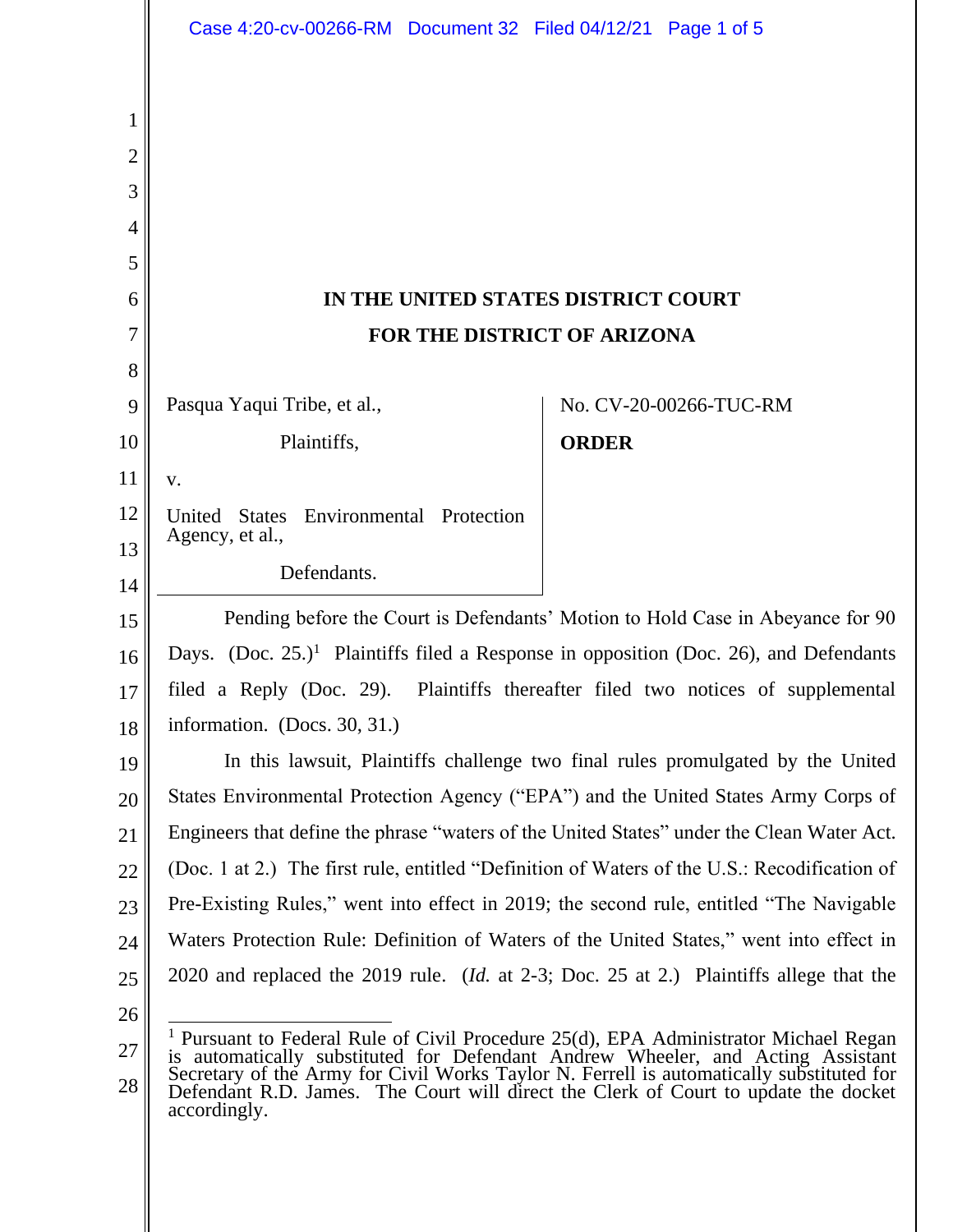issuance of the 2019 and 2020 rules was arbitrary, capricious, and contrary to law in violation of the Administrative Procedure Act, 5 U.S.C. § 706(2), and they ask this Court to vacate and set aside the rules. (Doc. 1 at 3, 37-38.) The Court's review in this case is based on the administrative record, and the parties anticipate filing cross-motions for summary judgment. (Doc. 19 at 2-3.) Plaintiffs' summary judgment motion is currently due on or before May 11, 2021. (Doc. 24 at 1.)

7 8 9 10 11 12 13 14 15 16 17 18 19 20 21 22 23 24 25 26 27 Defendants ask the Court to hold the proceedings in this case in abeyance for a period of 90 days and then require the parties to file "a status report with a proposal for further proceedings." (Doc. 25 at 1-2, 7.) Defendants assert that an abeyance would promote judicial economy and preserve the parties' resources by providing Defendants time to review the definition of "waters of the United States" in light of the recent change in administration. (*Id.*) Defendants aver that on January 20, 2021, President Biden issued Executive Order 13990—entitled "Executive Order on Protecting Public Health and the Environment and Restoring Science to Tackle the Climate Crisis"—requiring agency review of all federal regulations and actions promulgated during the past four years that conflict with the policies set forth in the Executive Order. (*Id.* at 4 (citing 86 Fed. Reg. 7037 (Jan. 20, 2021)).) Defendants further aver that the EPA has asked the Justice Department to seek an abeyance or stay of proceedings in all pending litigation that seeks review of any EPA regulation promulgated between January 20, 2017 and January 20, 2021, in order to provide new EPA management with an opportunity to conduct the review required by Executive Order 13990. (*Id.* at 5.) Defendants argue that the required agency review of the 2020 rule at issue in this litigation "may ultimately lead to modification or withdrawal of the rule, which could affect the issues and arguments at play in this litigation and other related legal challenges." (*Id.* at 7.) If that happens, Defendants argue that "briefing regarding the 2019 and 2020 Rules . . . would be a waste of the Court's and parties' time and resources, and any decision may ultimately be a nullity." (*Id.*)

28

1

2

3

4

5

6

Plaintiffs oppose Defendants' Motion, arguing that delaying a ruling in this case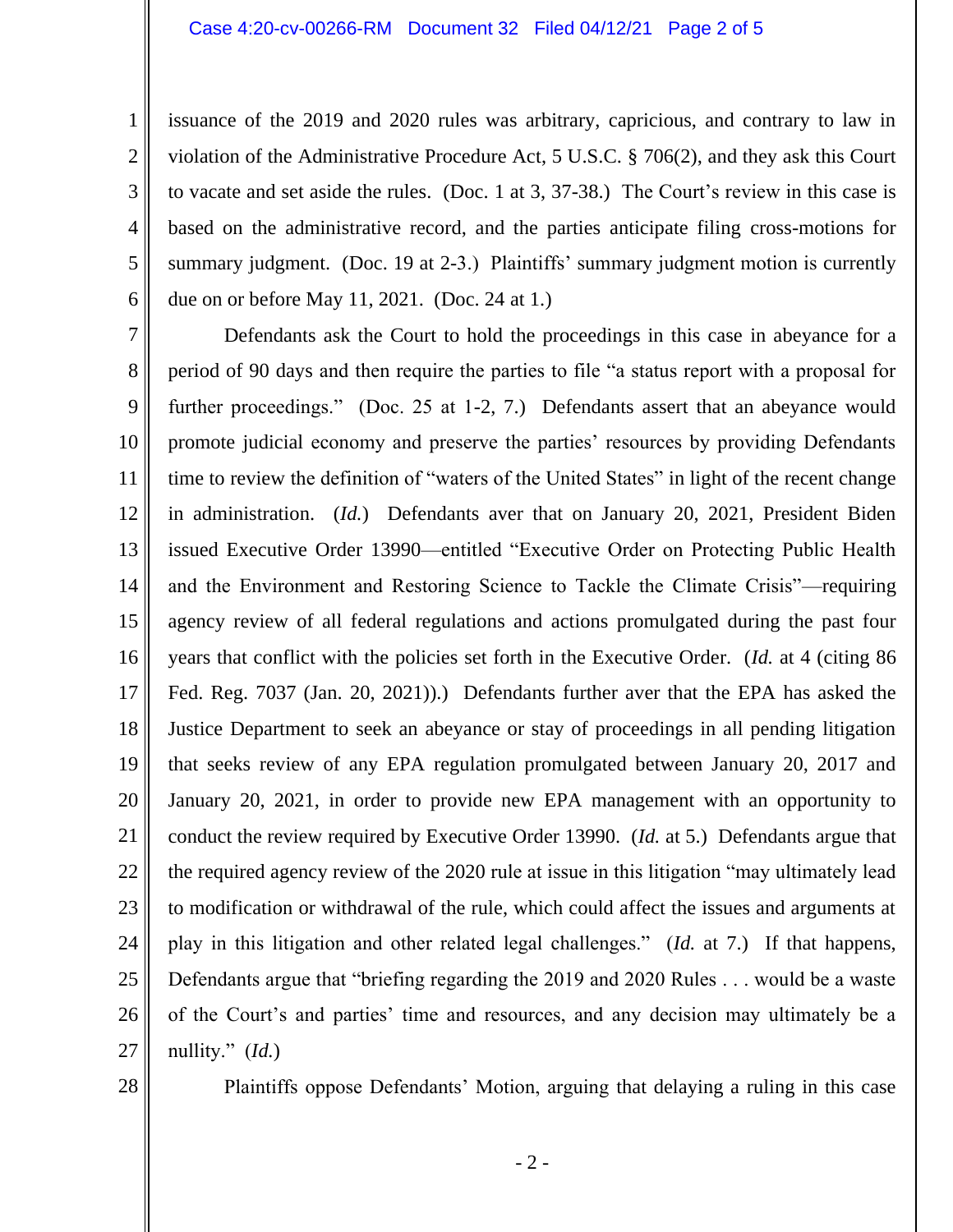## Case 4:20-cv-00266-RM Document 32 Filed 04/12/21 Page 3 of 5

1 2 3 4 5 6 7 8 9 10 11 12 13 14 15 would cause substantial, potentially irreparable harm to them, and that Defendants cannot satisfy their burden of justifying a stay under *Landis v. North American Co.*, 299 U.S. 248 (1936). (Doc. 26.) Plaintiffs argue that damage to their interests and the nation's waters "is almost certain" given the regulatory vacuum left by the challenged 2020 rule and Defendants' active implementation of that rule, including at the Rosemont Mine site in the Santa Rita Mountains southeast of Tucson. (*Id.* at  $5-9$ .)<sup>2</sup> Plaintiffs further argue that Defendants have not demonstrated any hardship or inequity in being required to go forward in this litigation, and that they do not provide a date for initiating review pursuant to Executive Order 13990 nor any commitment regarding the results of that review. (*Id.* at 5, 9-12.) Finally, Plaintiffs argue that an abeyance will not promote judicial economy and could instead "result in further protracted litigation over the Rules." (*Id.* at 12-13.) Plaintiffs "welcome and encourage" Defendants to review and repeal or substantially amend the challenged rules but state that they "cannot idly stand by while the Agencies fully apply and actively implement" the challenged 2020 rule "to the detriment of the Tribes' and the Nation's waters." (*Id.* at 7.)

16

17 18 19 20 21 In reply, Defendants argue that holding this case in abeyance for 90 days will allow the parties and the Court to obtain "a much better idea of the progress of the review process mandated by Executive Order 13990" so as to allow the Court to "make a more informed decision regarding how this case should proceed." (Doc. 29 at 7.) Defendants further argue that Plaintiffs have not shown that they will be harmed by a short abeyance. (*Id.* at 6-7.)

22 23 24 25 26 "[T]he power to stay proceedings is incidental to the power inherent in every court to control the disposition of the causes on its docket with economy of time and effort for itself, for counsel, and for litigants." *Landis v. N. Am. Co.*, 299 U.S. 248, 254 (1936). A trial court may properly stay an action pending the resolution of separate administrative proceedings if doing so "is efficient for its own docket and the fairest course for the

27

<sup>28</sup> <sup>2</sup> Plaintiffs' second notice of supplemental information includes a letter from the Corps of Engineers finding that waters of the United States do not occur within the review area at the Rosemont Mine site. (Doc. 31-1.)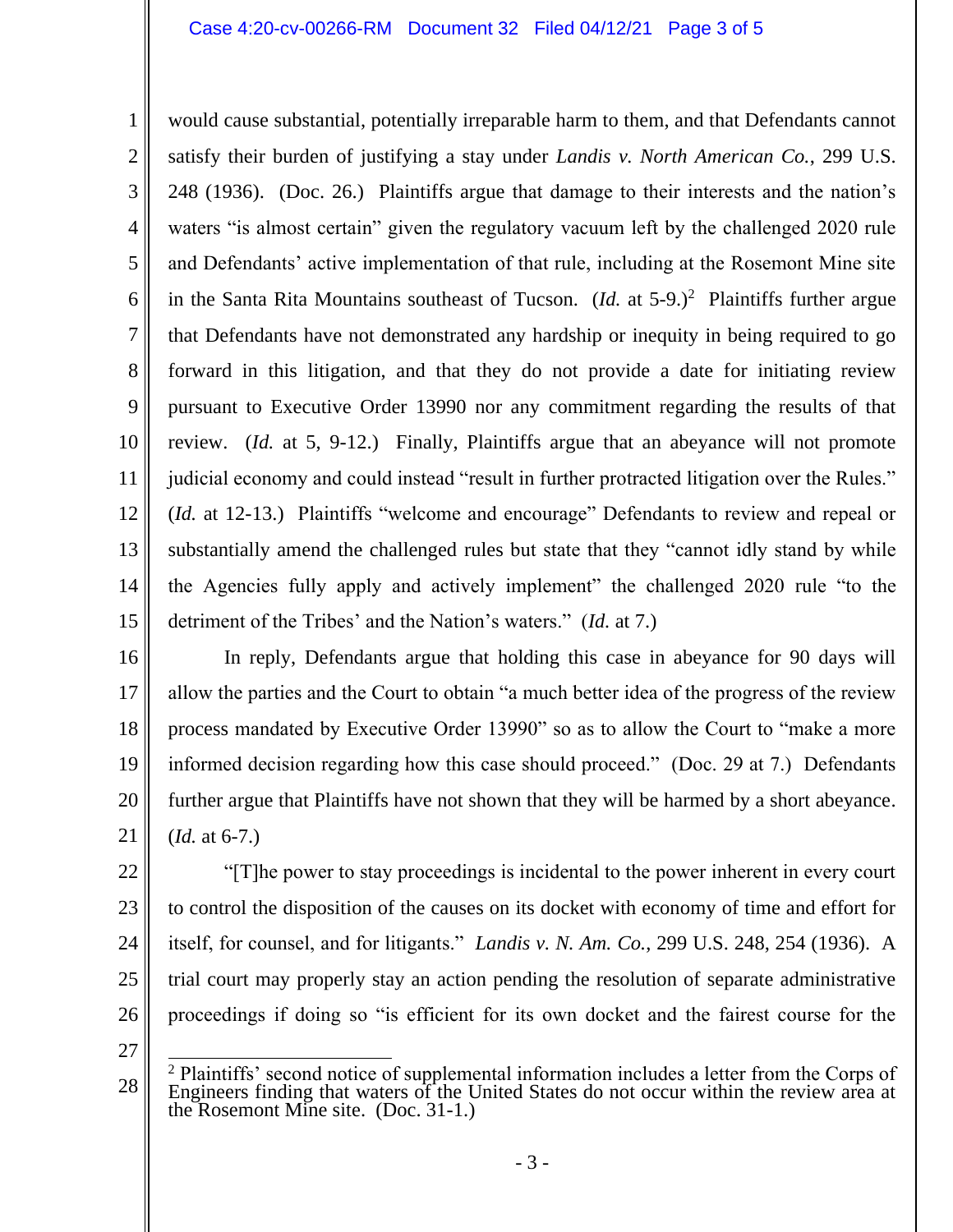1 2 3 4 5 6 7 8 9 10 11 12 13 parties." *Leyva v. Certified Grocers of Cal., Ltd*., 593 F.2d 857, 863–64 (9th Cir. 1979). In determining whether to exercise its inherent power to stay proceedings, the Court must weigh competing interests. *Landis*, 299 U.S. at 254–55. "Among these competing interests are the possible damage which may result from the granting of a stay, the hardship or inequity which a party may suffer in being required to go forward, and the orderly course of justice measured in terms of the simplifying or complicating of issues, proof, and questions of law which could be expected to result from a stay." *CMAX, Inc. v. Hall*, 300 F.2d 265, 268 (9th Cir. 1962). If there "is even a fair possibility" that a stay "will work damage to some one else," then the party requesting a "stay must make out a clear case of hardship or inequity in being required to go forward." *Landis*, 299 U.S. at 255. Furthermore, "[a] stay should not be granted unless it appears likely the other proceedings will be concluded within a reasonable time in relation to the urgency of the claims presented to the court." *Leyva*, 593 F.2d at 864.

14 15 16 17 18 19 20 21 22 23 24 25 26 27 28 Here, the ongoing implementation of the challenged 2020 rule creates a "fair possibility" that a stay or abeyance will cause damage to Plaintiffs and others with an interest in the integrity of the nation's waters, and Defendants have failed to establish "a clear case of hardship or inequity in being required to go forward." *Landis*, 299 U.S. at 254; *see also Lockyer v. Mirant Corp.*, 398 F.3d 1098, 1112 (9th Cir. 2005) ("being required to defend a suit, without more, does not constitute a 'clear case of hardship or inequity' within the meaning of *Landis*"). Depending upon the results of the anticipated agency review of the challenged 2020 rule, it is possible that an abeyance could avoid unnecessary expenses and conserve judicial resources. However, that possibility is speculative, and Defendants have offered no timeline of when agency review of the rule will begin, much less be completed. It appears that there is no reasonable expectation that such review will be complete within 90 days; Defendants indicate only that the parties and Court will have more information in 90 days. Because an abeyance of this litigation may result in damage to Plaintiffs or others and there is no indication that agency review of the challenged rule will be completed within a reasonable time, the